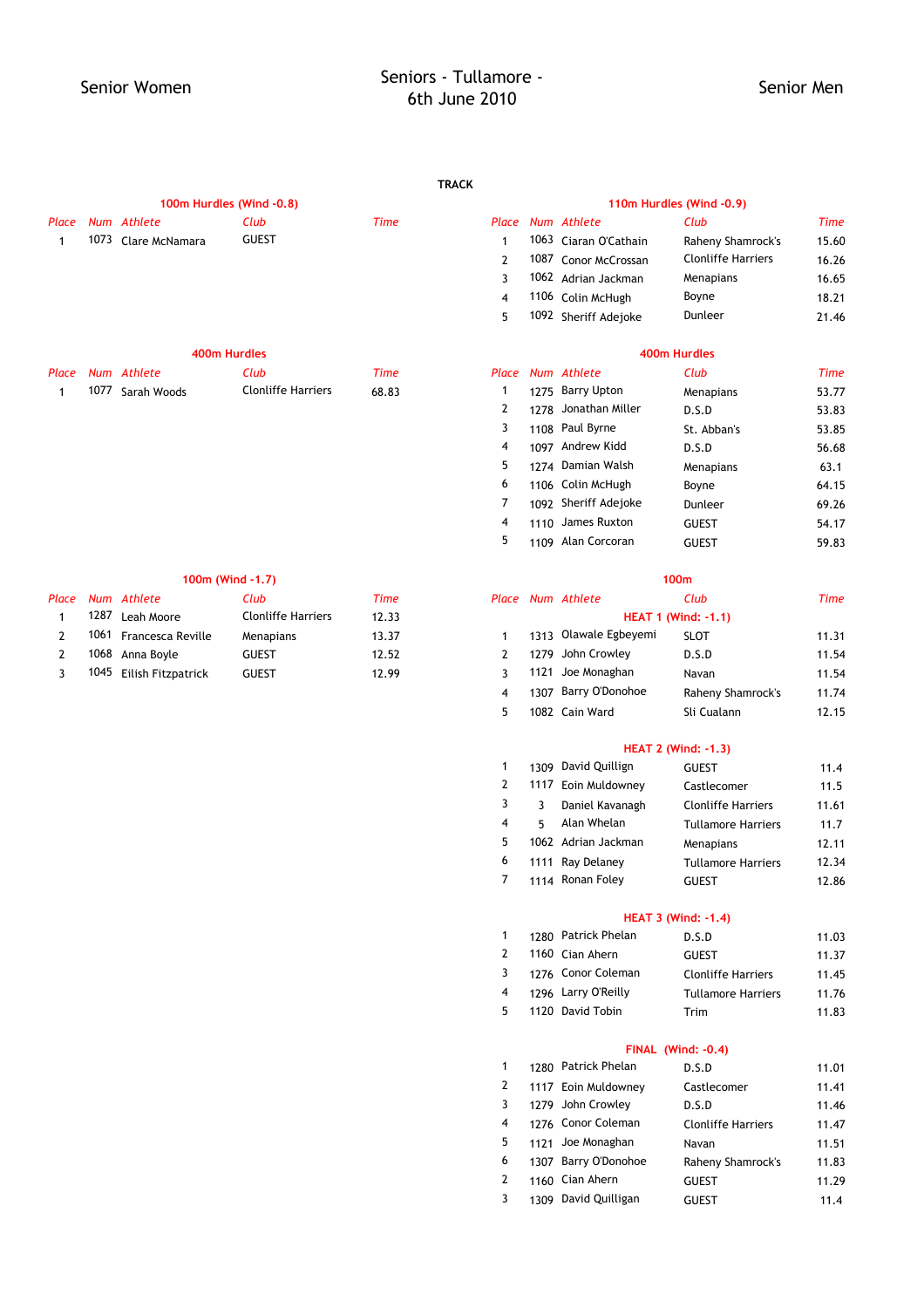|       | 200 <sub>m</sub> |                          |                   |       |   | 200 <sub>m</sub>           |                     |                           |       |  |  |
|-------|------------------|--------------------------|-------------------|-------|---|----------------------------|---------------------|---------------------------|-------|--|--|
| Place |                  | Num Athlete              | Club              | Time  |   |                            | Place Num Athlete   | Club                      | Time  |  |  |
|       |                  | 1258 Antoinette Stafford | <b>DMP</b>        | 25.70 |   | <b>HEAT 1 (Wind: -0.8)</b> |                     |                           |       |  |  |
| 2     |                  | 1288 Zita Murphy         | D.S.D             | 26.37 |   |                            | 1320 Gordon Kennedy | <b>Tullamore Harriers</b> | 21.90 |  |  |
|       |                  | 1061 Francesca Reville   | Menapians         | 27.26 |   | 1301                       | Brian Murphy        | <b>GUEST</b>              | 22.31 |  |  |
| 4     |                  | 1238 Susan Giblin        | Raheny Shamrock's | 27.37 |   | 1309                       | David Quillign      | <b>GUEST</b>              | 22.47 |  |  |
| 5.    | 1236             | Deirdre Duffy            | Dunleer           | 29.85 |   |                            | 1117 Eoin Muldowney | Castlecomer               | 22.56 |  |  |
|       | 1249             | Marian Andrews           | <b>GUEST</b>      | 24.88 |   | 1062                       | Adrian Jackman      | Menapians                 | 23.96 |  |  |
|       |                  | 1045 Eilish Fitzpatrick  | <b>GUEST</b>      | 25.80 | 6 |                            | 1318 Shane Gore     | <b>Fingallians</b>        | 24.05 |  |  |
|       |                  |                          |                   |       |   |                            |                     |                           |       |  |  |

| асе |      | Num Athlete                | Club              | Time  |                |      | Place Num Athlete   | Club                       | Time  |
|-----|------|----------------------------|-------------------|-------|----------------|------|---------------------|----------------------------|-------|
| 1   | 1258 | <b>Antoinette Stafford</b> | <b>DMP</b>        | 25.70 |                |      |                     | <b>HEAT 1 (Wind: -0.8)</b> |       |
| 2   |      | 1288 Zita Murphy           | D.S.D             | 26.37 | 1              |      | 1320 Gordon Kennedy | <b>Tullamore Harriers</b>  | 21.90 |
| 3   | 1061 | Francesca Reville          | Menapians         | 27.26 | $\overline{2}$ | 1301 | Brian Murphy        | <b>GUEST</b>               | 22.31 |
| 4   | 1238 | Susan Giblin               | Raheny Shamrock's | 27.37 | 3              | 1309 | David Quillign      | <b>GUEST</b>               | 22.47 |
| 5   | 1236 | Deirdre Duffy              | Dunleer           | 29.85 | 4              | 1117 | Eoin Muldowney      | Castlecomer                | 22.56 |
| 1   | 1249 | <b>Marian Andrews</b>      | <b>GUEST</b>      | 24.88 | 5              |      | 1062 Adrian Jackman | Menapians                  | 23.96 |
| 3   |      | 1045 Eilish Fitzpatrick    | <b>GUEST</b>      | 25.80 | 6              |      | 1318 Shane Gore     | Fingallians                | 24.05 |
|     |      |                            |                   |       | $\overline{7}$ |      | 1116 Liam O'Brien   | <b>GUEST</b>               | 24.36 |
|     |      |                            |                   |       | 8              |      | 1096 Mark Garland   | Dunleer                    | 25.19 |
|     |      |                            |                   |       |                |      |                     | <b>HEAT 2 (Wind: -1.4)</b> |       |
|     |      |                            |                   |       | $\mathbf{1}$   | 1201 | Neil Dunne          | Star of the Sea            | 22.66 |
|     |      |                            |                   |       | 2              |      | 1275 Barry Upton    | Menapians                  | 22.86 |
|     |      |                            |                   |       | 3              |      | 1160 Cian Aherne    | <b>GUEST</b>               | 22.95 |
|     |      |                            |                   |       | 4              |      | 1319 Ray Lennon     | <b>Tullamore Harriers</b>  | 24.20 |
|     |      |                            |                   |       | 5              |      | 1082 Cian Ward      | Sli Culann                 | 24.51 |
|     |      |                            |                   |       | 6              | 1111 | Ray Delaney         | <b>Tullamore Harriers</b>  | 24.90 |
|     |      |                            |                   |       | $\overline{7}$ |      | 1114 Ronan Foley    | <b>GUEST</b>               | 26.31 |
|     |      |                            |                   |       |                |      | <b>OVERALL 200m</b> |                            |       |
|     |      |                            |                   |       | 1              |      | 1320 Gordon Kennedy | <b>Tullamore Harriers</b>  | 21.90 |
|     |      |                            |                   |       |                |      |                     |                            |       |

| 7            | 1114 Ronan Foley    | <b>GUEST</b>              | 26.31 |
|--------------|---------------------|---------------------------|-------|
|              |                     | <b>OVERALL 200m</b>       |       |
| $1 \quad$    | 1320 Gordon Kennedy | <b>Tullamore Harriers</b> | 21.90 |
| $\mathbf{2}$ | 1117 Eoin Muldowney | Castlecomer               | 22.56 |
| 3            | 1201 Neil Dunne     | Star of the Sea           | 22.66 |
|              |                     |                           |       |

|                | $L = \prod_{i=1}^{n}$ LUIII MULUU WIIL Y | Castleconier    | <b>44.JO</b> |
|----------------|------------------------------------------|-----------------|--------------|
|                | 3 1201 Neil Dunne                        | Star of the Sea | 22.66        |
|                | 2 1301 Brian Murphy                      | <b>GUEST</b>    | 22.31        |
| $\overline{3}$ | 1309 David Ouillign                      | <b>GUEST</b>    | 22.47        |
|                |                                          |                 |              |

|               | 700H |               |              | יייטד       |       |      |                          |                           |             |
|---------------|------|---------------|--------------|-------------|-------|------|--------------------------|---------------------------|-------------|
| Place         |      | Num Athlete   | Club         | <b>Time</b> | Place |      | Num Athlete              | Club                      | <b>Time</b> |
| 1             | 1283 | Rachael Smith | St. Coca's   | 1.04.41     |       |      | 1123 Kieran Kelly        | Raheny Shamrock's         | 48.64       |
| $\mathcal{P}$ | 1236 | Deirdre Duffy | Dunleer      | 1.09.08     | 2     |      | 1312 Fergus Hannon       | <b>Tullamore Harriers</b> | 49.14       |
| 1             | 1317 | Mary McLoone  | <b>GUEST</b> | 56.08       | 3     | 6    | Eoin Mulhall             | U.C.D                     | 49.98       |
|               |      |               |              |             | 4     |      | 1294 Jamie Davis         | Raheny Shamrock's         | 50.15       |
|               |      |               |              |             | 5     | 1    | Stephen Kelly            | <b>Tullamore Harriers</b> | 50.64       |
|               |      |               |              |             | 6     |      | 1199 Paul Opperamn       | U.C.D                     | 50.82       |
|               |      |               |              |             | 7     | 1278 | Jonathan Miller          | D.S.D                     | 50.89       |
|               |      |               |              |             | 8     | 5.   | Alan Whelan              | <b>Tullamore Harriers</b> | 51.23       |
|               |      |               |              |             | 9     |      | 1318 Shane Gore          | Fingallian's              | 52.12       |
|               |      |               |              |             | 10    |      | 1097 Andrew Kidd         | D.S.D                     | 52.57       |
|               |      |               |              |             | 11    |      | 1159 Rory Kedney         | Menapians                 | 52.74       |
|               |      |               |              |             | 12    |      | 1125 Feilibhe O'Cinneide | Navan                     | 55.48       |
|               |      |               |              |             | 13    |      | 1091 Mark Garland        | Dunleer                   | 57.56       |
|               |      |               |              |             | 14    |      | 1237 Paul Kilmartin      | <b>Tullamore Harriers</b> | 58.94       |
|               |      |               |              |             |       |      | 1100 Darra Kevick        | <b>GUEST</b>              | 48.52       |
|               |      |               |              |             | 3     |      | 1126 Craig Lynch         | <b>GUEST</b>              | 49.04       |
|               |      |               |              |             |       |      |                          |                           |             |

# **400m 400m** 2 1236 Deirdre Duffy Dunleer 1.09.08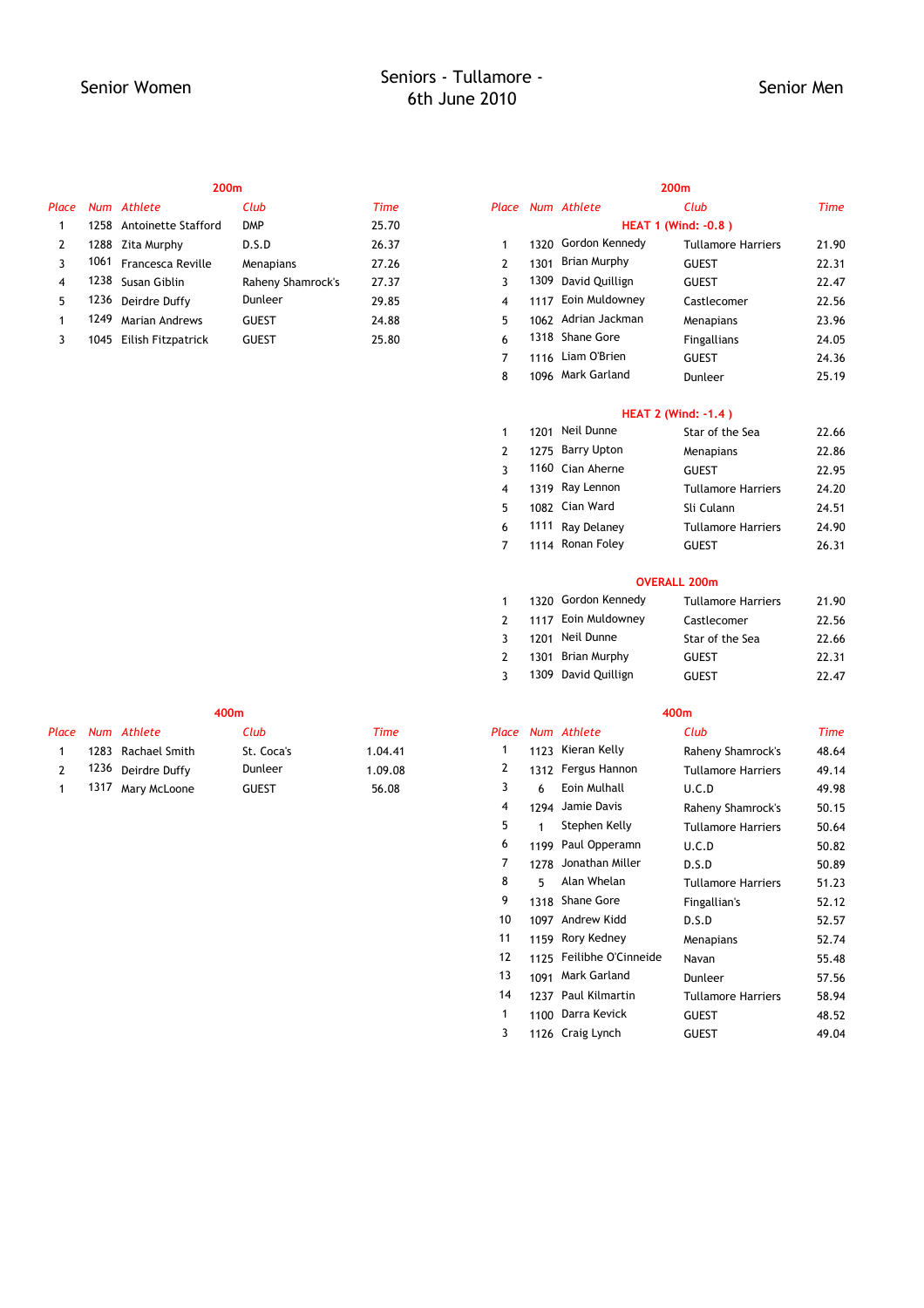|  | 800m                   |                           |         |           |      |
|--|------------------------|---------------------------|---------|-----------|------|
|  | Place Num Athlete      | Club                      | Time    | Place Num |      |
|  | 1239 Eleanor Alexander | <b>Clonliffe Harriers</b> | 2.17.25 |           | 1306 |
|  | 1067 Aisling McGee     | Slí Cualann               | 2.28.42 |           | 1128 |
|  | 1283 Rachael Smith     | St. Coca's                | 2.30.14 |           | 1277 |
|  |                        |                           |         |           | 1001 |

|              |      | 800m                 |                           |             |                |      |                         | 800m                      |             |
|--------------|------|----------------------|---------------------------|-------------|----------------|------|-------------------------|---------------------------|-------------|
| Place        |      | Num Athlete          | Club                      | <b>Time</b> | Place          |      | Num Athlete             | Club                      | <b>Time</b> |
| 1            | 1239 | Eleanor Alexander    | <b>Clonliffe Harriers</b> | 2.17.25     | $\mathbf{1}$   |      | 1306 Andrew Connick     | Slaney Olympic            | 1.57.56     |
| 2            |      | 1067 Aisling McGee   | Slí Cualann               | 2.28.42     | $\overline{2}$ |      | 1128 Stephen Harkin     | <b>Clonliffe Harriers</b> | 1.58.38     |
| 3            |      | 1283 Rachael Smith   | St. Coca's                | 2.30.14     | 3              | 1277 | Eoin Durkin             | Donore Hrs.               | 1.58.95     |
|              |      |                      |                           |             | $\overline{4}$ | 1281 | Ronan Kearns            | Cruasaders                | 1.59.70     |
|              |      |                      |                           |             | 5              |      | 1302 Christopher Kelly  | Donore Hrs.               | 1.59.72     |
|              |      |                      |                           |             | 6              | 1290 | Catch Grennan           | Tullamore Hr.s            | 2.00.96     |
|              |      |                      |                           |             | $\overline{7}$ | 1127 | Brian Kirwan            | S.L.O.T                   | 2.01.45     |
|              |      |                      |                           |             | 8              | 1311 | Carl Fitzmorris         | Cruasaders                | 2.02.53     |
|              |      |                      |                           |             | 9              |      | 1130 Brian McCabe       | Rathfarnham               | 2.02.64     |
|              |      |                      |                           |             | 10             |      | 1051 Thomas O'Rielly    | St. Brigid's              | 2.07.92     |
|              |      |                      |                           |             | 11             |      | 1081 Tony Collins       | Slí Cualann               | 2.07.97     |
|              |      |                      |                           |             | 12             |      | 1050 Ronan O'Rielly     | St. Brigid's              | 2.09.78     |
|              |      |                      |                           |             | 13             |      | 1284 James Kelly        | Fr. Murphy's              | 2.12.17     |
|              |      | 1500m                |                           |             |                |      |                         | 1500m                     |             |
| Place        |      | Num Athlete          | Club                      | <b>Time</b> | Place          |      | Num Athlete             | Club                      | <b>Time</b> |
| $\mathbf{1}$ | 1239 | Eleanor Alexander    | <b>Clonliffe Harriers</b> | 4.47.85     | $\mathbf{1}$   |      | 1128 Stephen Harkin     | <b>Clonliffe Harriers</b> | 4.09.75     |
| 2            |      | 1240 Clare Phelan    | St. Abban's               | 4.49.99     | $\overline{2}$ |      | 1070 Richard Owens      | Slí Cualann               | 4.10.08     |
| 3            |      | 1286 Sharon Monaghan | Fr. Murphy's              | 5.07.69     | 3              | 1180 | Louis McCarthy          | Rathfarnham               | 4.12.75     |
|              |      |                      |                           |             | $\overline{4}$ |      | 1132 Toss Hayes         | K.C.H                     | 4.13.10     |
|              |      |                      |                           |             | 5              | 20   | Joe Breen               | Sliabh Bui rovers         | 4.18.16     |
|              |      |                      |                           |             | 6              |      | 1133 Eoin Brett         | Newbridge                 | 4.27.92     |
|              |      | 5000m                |                           |             |                |      |                         | 5000m                     |             |
| Place        |      | Num Athlete          | Club                      | <b>Time</b> | Place          |      | Num Athlete             | Club                      | <b>Time</b> |
| 1            |      | 1240 Clare Phelan    | St. Abban's               | 18.22.80    | $\mathbf{1}$   |      | 1105 Barry Minnock      | Rathfarnham               | 15.02.70    |
|              |      |                      |                           |             | $\overline{2}$ |      | 1135 Cormac Fitzpatrick | North Laois               | 16.22.71    |
|              |      |                      |                           |             | 3              |      | 1136 Kevin Mulligan     | Metro St. Brigid's        | 16.26.85    |
|              |      |                      |                           |             | $\overline{4}$ | 2    | <b>Adrian Watson</b>    | Menapians                 | 16.47.70    |
|              |      |                      |                           |             | $\overline{2}$ |      | 11131 Gerry Ryan        | <b>GUEST</b>              | 15.08.11    |
|              |      |                      |                           |             |                |      | 1301 Brian Murphy       | <b>GUEST</b>              | 17.01.59    |
|              |      |                      | <b>3000m Walk</b>         |             |                |      |                         | 5000m Walk                |             |
| Place        |      | Num Athlete          | Club                      | <b>Time</b> | Place          |      | Num Athlete             | Club                      | <b>Time</b> |
| 1            |      | 1071 Emma Farrell    | Slaney Olympic            | 16.45.19    | 1              |      | 1104 David Kidd         | S.L.O.T                   | 21.37.05    |
| 2            |      | 1088 Ann Gormley     | Donore Harriers           | 17.55.96    |                |      | 1065 John Egan          | <b>Bree</b>               | DSQ         |
|              |      | <b>SteepleChase</b>  |                           |             |                |      |                         | 3000m SteepleChase        |             |
|              |      | Place Num Athlete    | Club                      | <b>Time</b> |                |      | Place Num Athlete       | Club                      | <b>Time</b> |
|              |      |                      |                           |             | $\mathbf{1}$   |      | 1127 Brian Kirwan       | S.L.O.T                   | 10.12.15    |
|              |      |                      |                           |             |                |      |                         | 4 * 100m Relay            |             |
|              |      |                      |                           |             | Place          |      |                         | Club                      | <b>Time</b> |

1 48.70 Dunleer

|  | 1500m                  |                           |             |  |                     |  |
|--|------------------------|---------------------------|-------------|--|---------------------|--|
|  | Place Num Athlete      | Club                      | <b>Time</b> |  | Place Num Athlete   |  |
|  | 1239 Eleanor Alexander | <b>Clonliffe Harriers</b> | 4.47.85     |  | 1128 Stephen Harkir |  |
|  | 1240 Clare Phelan      | St. Abban's               | 4.49.99     |  | 1070 Richard Owens  |  |
|  | 1286 Sharon Monaghan   | Fr. Murphy's              | 5.07.69     |  | 1180 Louis McCarthy |  |
|  |                        |                           |             |  |                     |  |

| 5000m |  |                   |             |          | 5000m |                               |                    |             |
|-------|--|-------------------|-------------|----------|-------|-------------------------------|--------------------|-------------|
|       |  | Place Num Athlete | Club        | Time     |       | Place Num Athlete             |                    | Club        |
|       |  | 1240 Clare Phelan | St. Abban's | 18.22.80 |       | $\cdot$ $\cdot$ $\sim$ $\sim$ | 1105 Barry Minnock | Rathfarnham |

| <b>3000m Walk</b> |      |                   |                        |          | 5000m Wall |  |                   |                |
|-------------------|------|-------------------|------------------------|----------|------------|--|-------------------|----------------|
|                   |      | Place Num Athlete | Club                   | Time     |            |  | Place Num Athlete | Club           |
|                   | 1071 | Emma Farrell      | Slaney Olympic         | 16.45.19 |            |  | 1104 David Kidd   | S.L.           |
|                   |      | 1088 Ann Gormley  | <b>Donore Harriers</b> | 17.55.96 |            |  | 1065 John Egan    | <b>Bree</b>    |
|                   |      |                   | <b>SteepleChase</b>    |          |            |  |                   | 3000m SteepleC |
| Place             |      | Num Athlete       | Club                   | Time     |            |  | Place Num Athlete | Club           |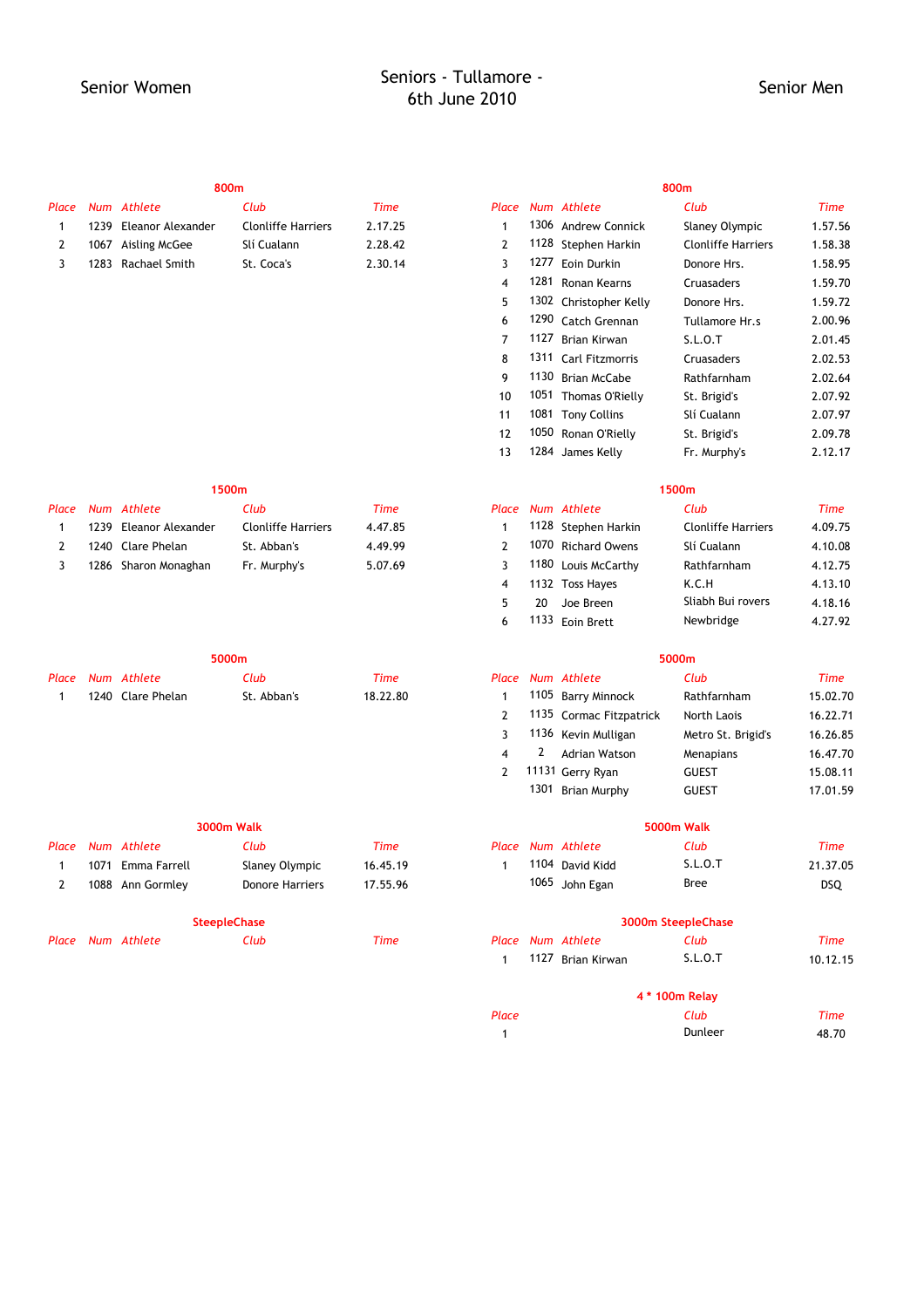|                |      |                          |                    |                 | <b>FIELD</b>     |  |                     |                           |                 |  |
|----------------|------|--------------------------|--------------------|-----------------|------------------|--|---------------------|---------------------------|-----------------|--|
|                |      |                          | Long Jump          |                 | <b>Long Jump</b> |  |                     |                           |                 |  |
| Place          |      | Num Athlete              | Club               | <b>Distance</b> | Place            |  | Num Athlete         | Club                      | <b>Distance</b> |  |
| 1              |      | 1258 Antoinette Stafford | <b>DMP</b>         | 5.76            | $\mathbf{1}$     |  | 1099 Eoin Hannon    | <b>Tullamore Harriers</b> | 7.20            |  |
| $\overline{2}$ |      | 1068 Anna Boyle          | <b>GUEST</b>       | 5.52            | $\overline{2}$   |  | 1120 David Tobin    | Trim                      | 6.34            |  |
| 3              | 1073 | Clare McNamara           | <b>GUEST</b>       | 4.93            | 3                |  | 1295 Michael Davis  | Raheny Shamrock's         | 5.19            |  |
|                |      |                          |                    |                 | $\mathbf{1}$     |  | 1093 Joe Barry      | <b>GUEST</b>              | 5.79            |  |
|                |      |                          | <b>Triple Jump</b> |                 |                  |  | <b>Triple Jump</b>  | (Wind nwi)                |                 |  |
| Place          |      | Num Athlete              | Club               | <b>Distance</b> | Place            |  | Num Athlete         | Club                      | <b>Distance</b> |  |
|                |      |                          |                    |                 | 1                |  | 1138 Eoin Kelly     | St. Abban's               | 14.84           |  |
|                |      |                          |                    |                 | $\overline{2}$   |  | 1140 Ciaran Cronin  | D.S.D                     | 12.10           |  |
|                |      |                          |                    |                 | 3                |  | 1295 Michael Davis  | Raheny Shamrock's         | 11.42           |  |
|                |      |                          |                    |                 | 4                |  | 1107 Austin Lee     | St. Joseph's              | 10.39           |  |
|                |      |                          |                    |                 | $\mathbf{1}$     |  | 1299 Denis Finnegan | <b>GUEST</b>              | 14.95           |  |
|                |      |                          | <b>Javelin</b>     |                 |                  |  |                     | <b>Javelin</b>            |                 |  |
| Place          |      | Num Athlete              | Club               | <b>Distance</b> | Place            |  | Num Athlete         | Club                      | <b>Distance</b> |  |
| 1              |      | 1246 Emma Daly           | St. Abban's        | 25.42           | $\mathbf{1}$     |  | 1235 Darren Aires   | N.Westmeath               | 45.52           |  |
|                |      |                          |                    |                 | $\overline{2}$   |  | 1139 Barry Pender   | St. Abban's               | 35.19           |  |
|                |      |                          | <b>High Jump</b>   |                 |                  |  |                     | <b>High Jump</b>          |                 |  |
| Place          |      | Num Athlete              | Club               | Height          | Place            |  | Num Athlete         | Club                      | Height          |  |
|                |      |                          |                    |                 | $\mathbf{1}$     |  | 1139 Barry Pender   | St. Abban's               | 1.90            |  |
|                |      |                          |                    |                 | 2                |  | 1107 Austin Lee     | St. Joseph's              | 1.50            |  |